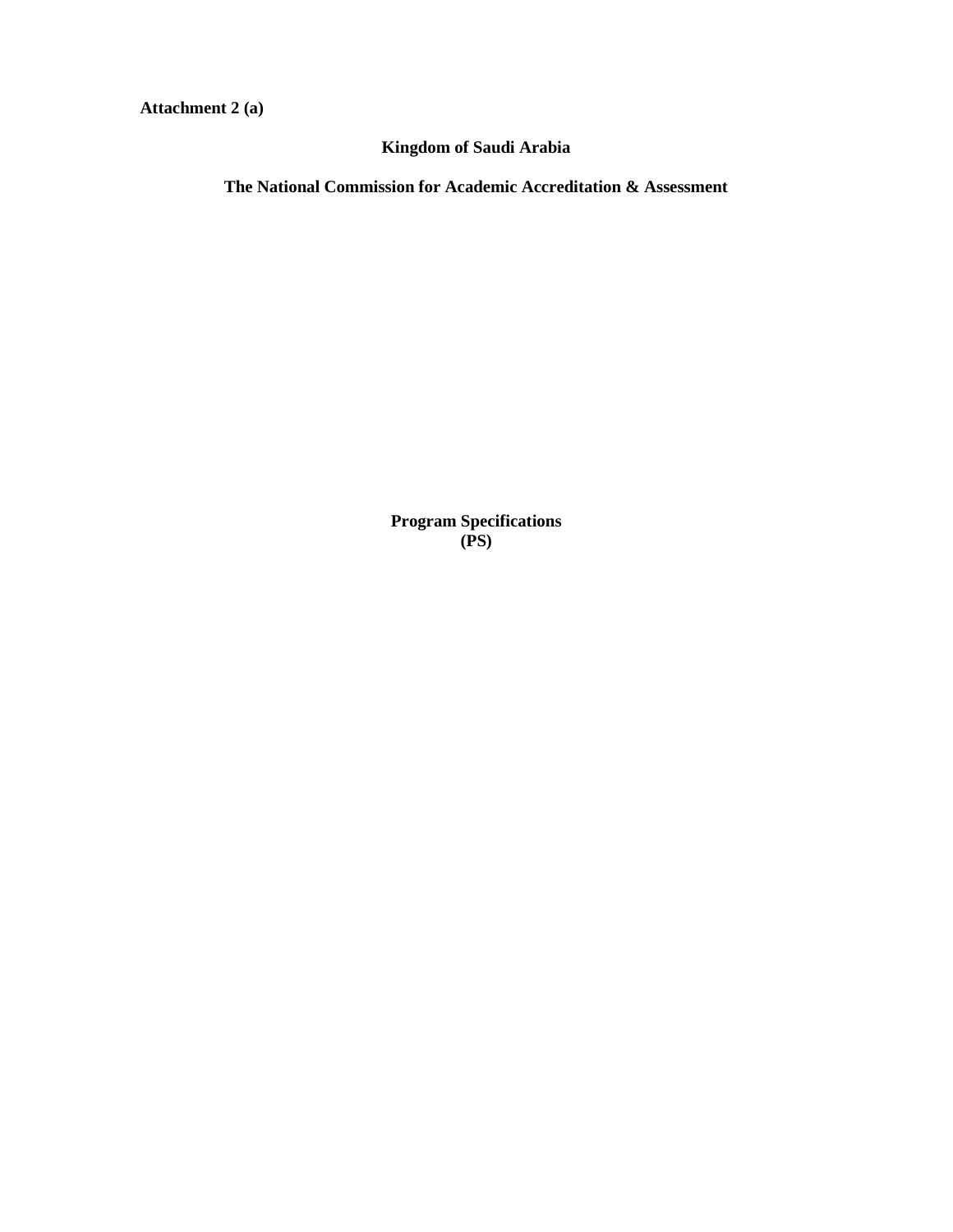

## **National Commission for Academic Accreditation & Assessment**

# **Program Specifications**

*For guidance on the completion of this template, please refer to NCAAA guidebooks.*

| 1. Institution                                       | Date of Report |
|------------------------------------------------------|----------------|
| 2. College/Department                                |                |
| 3. Dean                                              |                |
| 4. Insert program administrative flowchart           |                |
|                                                      |                |
|                                                      |                |
|                                                      |                |
|                                                      |                |
|                                                      |                |
|                                                      |                |
|                                                      |                |
| 5. List all branches/locations offering this program |                |
| Branch/Location 1.                                   |                |
| Branch/Location 2.                                   |                |
|                                                      |                |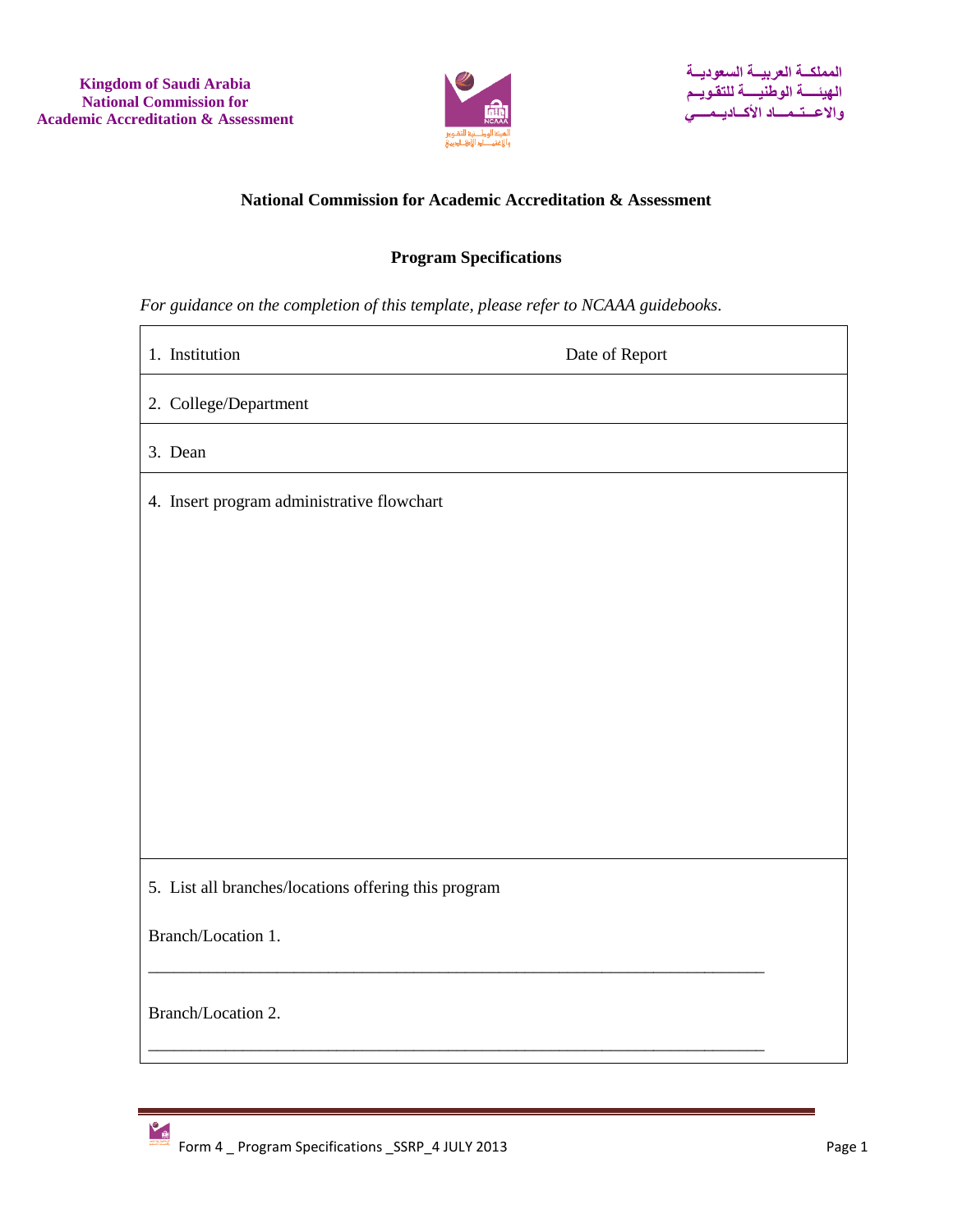

\_\_\_\_\_\_\_\_\_\_\_\_\_\_\_\_\_\_\_\_\_\_\_\_\_\_\_\_\_\_\_\_\_\_\_\_\_\_\_\_\_\_\_\_\_\_\_\_\_\_\_\_\_\_\_\_\_\_\_\_\_\_\_\_\_\_\_\_\_\_\_\_

\_\_\_\_\_\_\_\_\_\_\_\_\_\_\_\_\_\_\_\_\_\_\_\_\_\_\_\_\_\_\_\_\_\_\_\_\_\_\_\_\_\_\_\_\_\_\_\_\_\_\_\_\_\_\_\_\_\_\_\_\_\_\_\_\_\_\_\_\_\_\_\_

Branch/Location 3.

Branch/Location 4.

## **A. Program Identification and General Information**

- 1. Program title and code
- 2. Total credit hours needed for completion of the program
- 3. Award granted on completion of the program

4. Major tracks/pathways or specializations within the program (eg. transportation or structural engineering within a civil engineering program or counselling or school psychology within a psychology program)

5. Intermediate Exit Points and Awards (if any) (eg. associate degree within a bachelor degree program)

6. Professional occupations (licensed occupations, if any) for which graduates are prepared. (If there is an early exit point from the program (eg. diploma or associate degree) include professions or occupations at each exit point)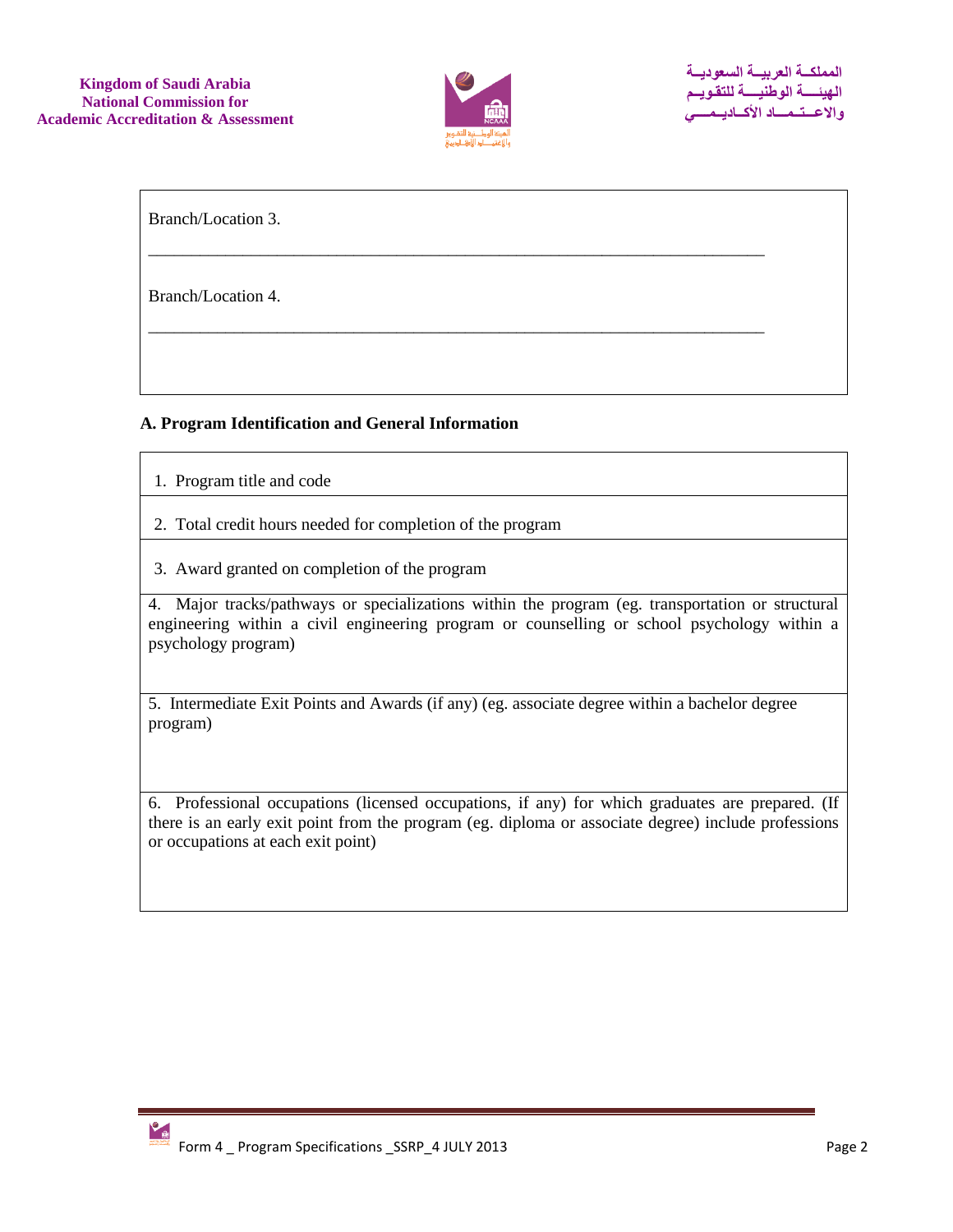

| 7. (a) New Program                                                                                                                                                          | Planned starting date                 |      |  |  |  |  |  |  |  |  |
|-----------------------------------------------------------------------------------------------------------------------------------------------------------------------------|---------------------------------------|------|--|--|--|--|--|--|--|--|
| (b) Continuing Program                                                                                                                                                      | Year of most recent major program rev |      |  |  |  |  |  |  |  |  |
| Organization involved in recent major review (eg. internal within the institution,                                                                                          |                                       |      |  |  |  |  |  |  |  |  |
|                                                                                                                                                                             |                                       |      |  |  |  |  |  |  |  |  |
| 8. Name of program coordinator or chair. If a program coordinator or chair has been appointed for<br>the female section as well as the male section, include names of both. |                                       |      |  |  |  |  |  |  |  |  |
| 9. Date of approval by the authorized body (MoHE for private institutions and Council of Higher<br>Education for public institutions).                                      |                                       |      |  |  |  |  |  |  |  |  |
| Campus Branch/Location                                                                                                                                                      | Approval By                           | Date |  |  |  |  |  |  |  |  |
| Main Campus:                                                                                                                                                                |                                       |      |  |  |  |  |  |  |  |  |
| 1:                                                                                                                                                                          |                                       |      |  |  |  |  |  |  |  |  |
| 2:                                                                                                                                                                          |                                       |      |  |  |  |  |  |  |  |  |
| 3:                                                                                                                                                                          |                                       |      |  |  |  |  |  |  |  |  |
| 4:                                                                                                                                                                          |                                       |      |  |  |  |  |  |  |  |  |

### **B. Program Context**

1. Explain why the program was established.

a. Summarize economic reasons, social or cultural reasons, technological developments, national policy developments or other reasons.

b. Explain the relevance of the program to the mission and goals of the institution.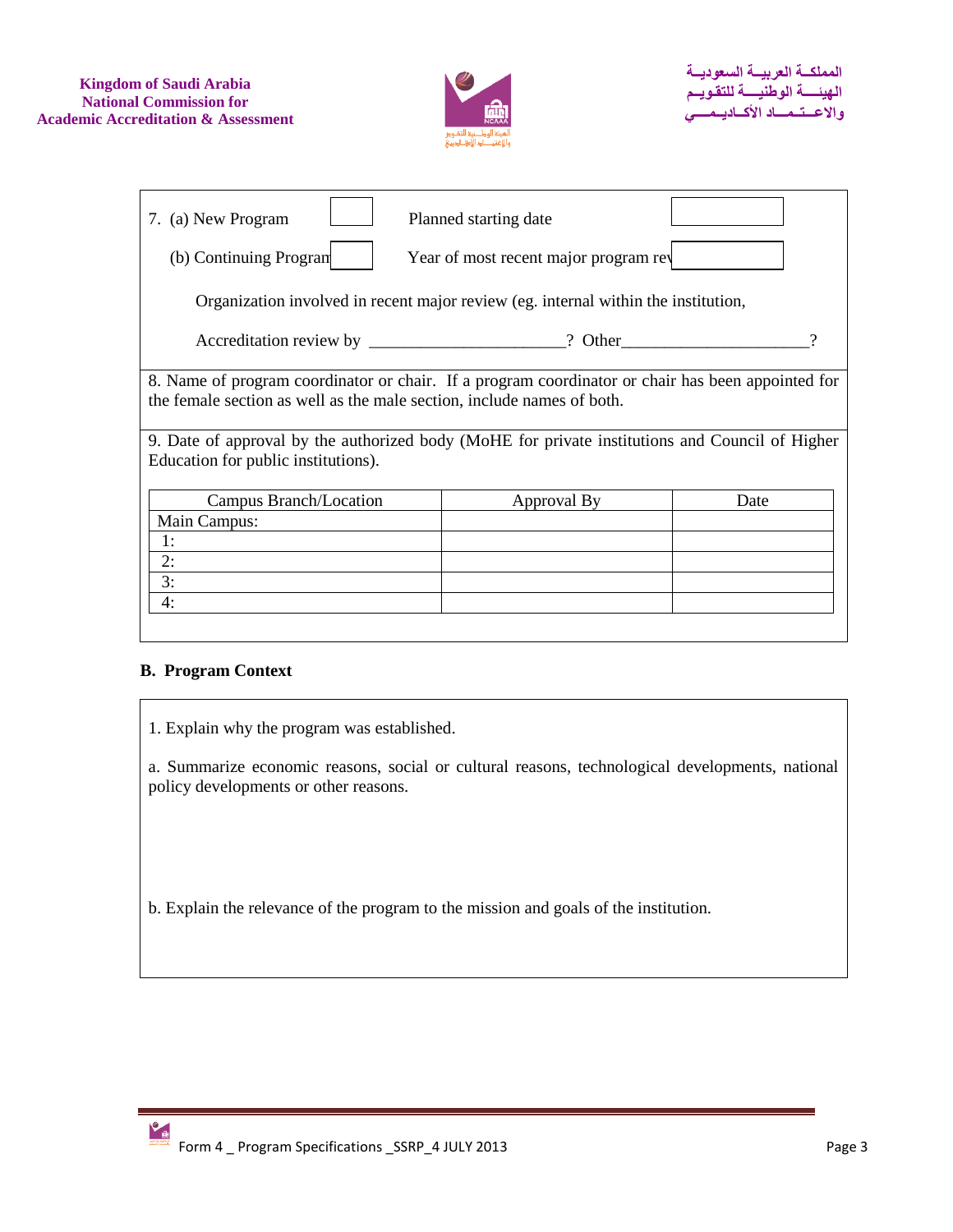

| 2. Relationship (if any) to other programs offered by the institution/college/department.<br>a. Does this program offer courses that students in other programs are required to take? Yes                         |
|-------------------------------------------------------------------------------------------------------------------------------------------------------------------------------------------------------------------|
| N <sub>0</sub><br>If yes, what has been done to make sure those courses meet the needs of students                                                                                                                |
| in the other programs?                                                                                                                                                                                            |
| b. Does the program require students to take courses taught by other departments? Yes<br>N <sub>0</sub>                                                                                                           |
| If yes, what has been done to make sure those courses in other departments meet the needs of<br>students in this program?                                                                                         |
|                                                                                                                                                                                                                   |
| 3. Do students who are likely to be enrolled in the program have any special needs or<br>characteristics? (eg. Part time evening students, physical and academic disabilities, limited IT or<br>language skills). |
|                                                                                                                                                                                                                   |
| 4. What modifications or services are you providing for special needs applicants?                                                                                                                                 |
|                                                                                                                                                                                                                   |

# **C. Mission, Goals and Objectives**

1. Program Mission Statement (insert)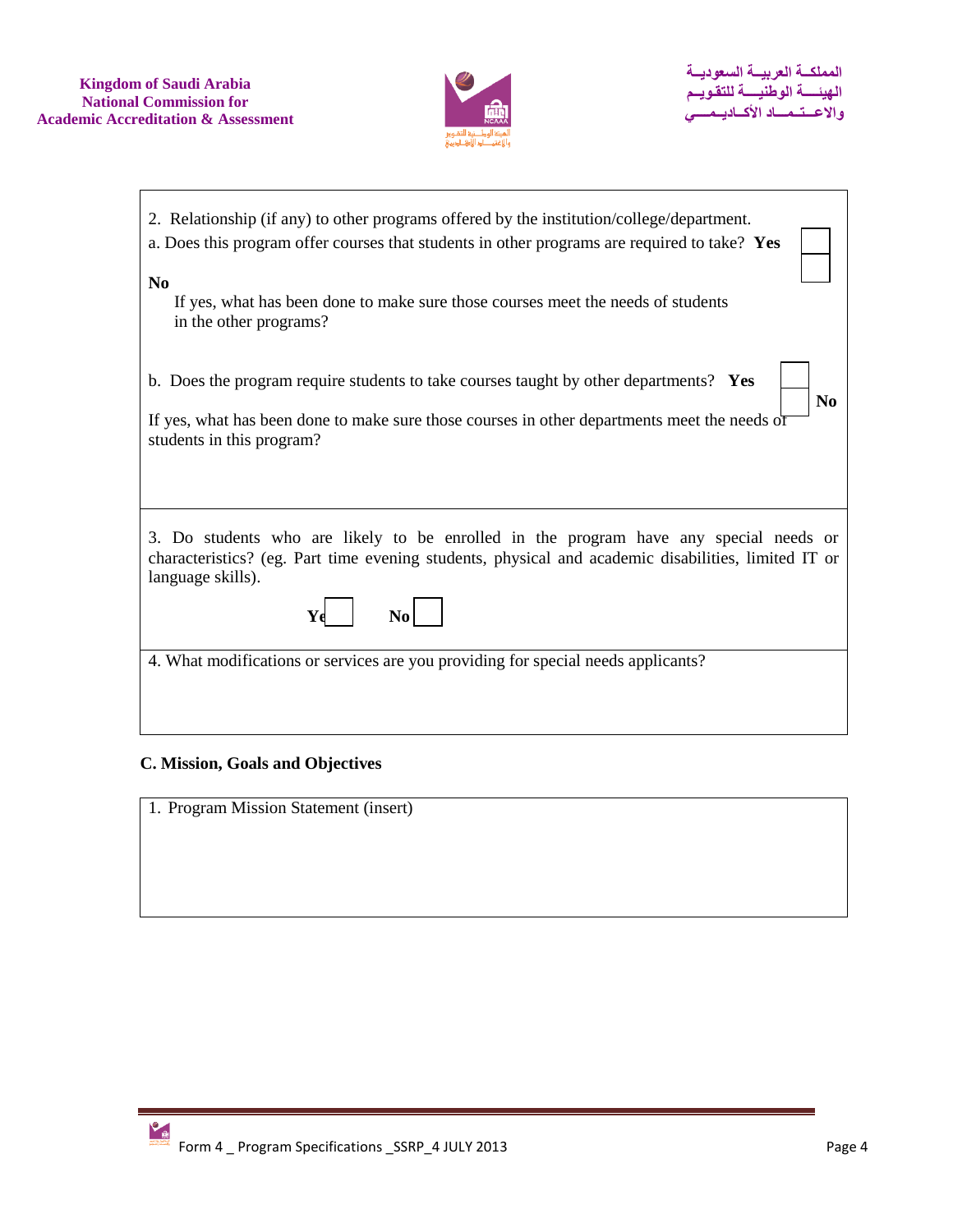

2. List goals and objectives of the program within to help achieve the mission. For each goal and objective describe the major strategies to be followed and list the indicators that are used to measure achievement.

| <b>Goals and Objectives</b> | <b>Major Strategies</b> | <b>Measurable Indicators</b> |
|-----------------------------|-------------------------|------------------------------|
|                             |                         |                              |
|                             |                         |                              |
|                             |                         |                              |
|                             |                         |                              |
|                             |                         |                              |
|                             |                         |                              |
|                             |                         |                              |
|                             |                         |                              |
|                             |                         |                              |
|                             |                         |                              |
|                             |                         |                              |

## **D. Program Structure and Organization**

## **1. Program Description:**

List the core and elective program courses offered each semester from Prep Year to graduation using the below Curriculum Study Plan Table (A separate table is required for each branch IF a given branch/location offers a different study plan).

A program or department manual should be available for students or other stakeholders and a copy of the information relating to this program should be attached to the program specification. This information should include required and elective courses, credit hour requirements and department/college and institution requirements, and details of courses to be taken in each year or semester.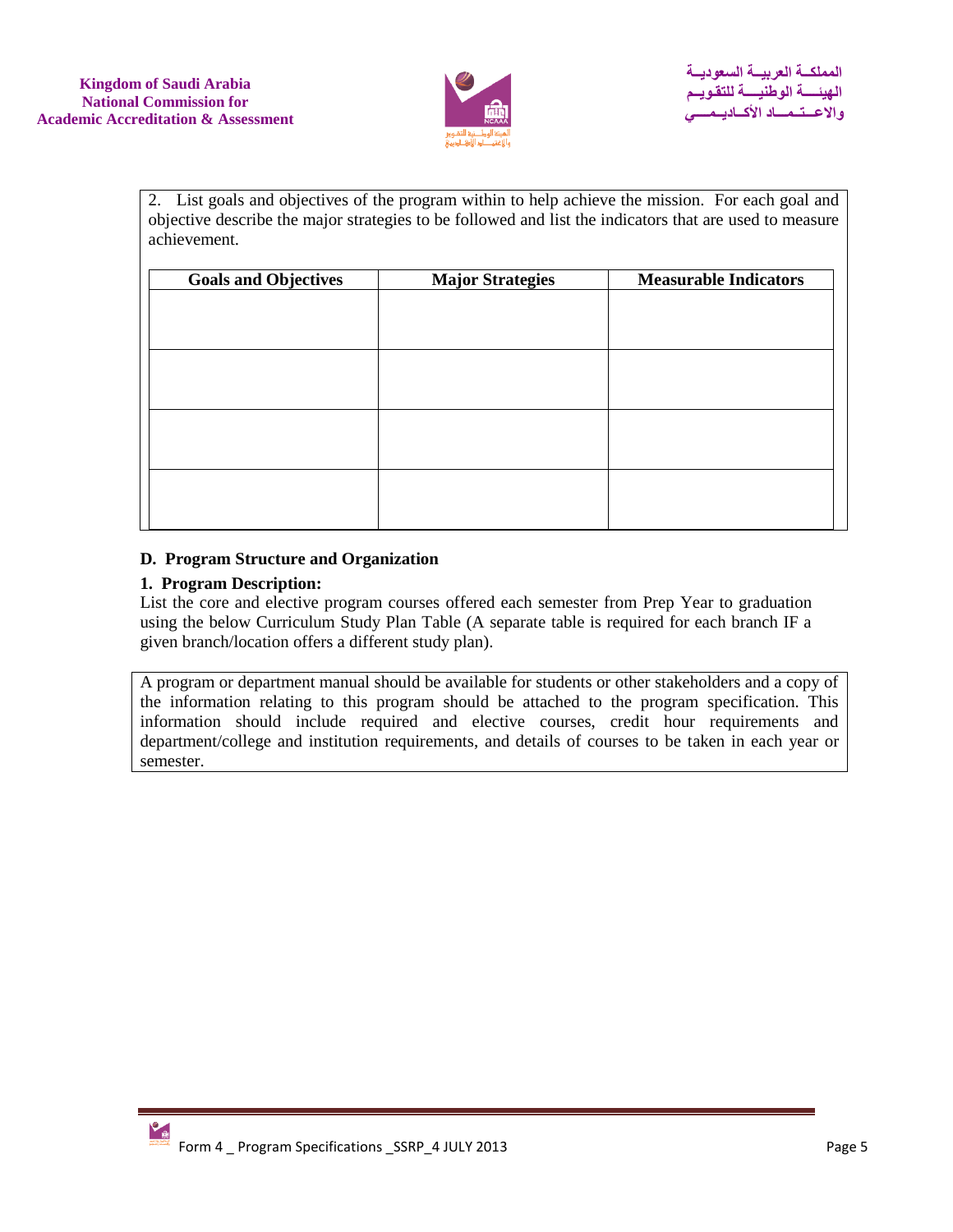

# **Curriculum Study Plan Table**

|                      | <b>Course</b> |                     | <b>Required</b> | <b>Credit</b> | <b>College or</b> |
|----------------------|---------------|---------------------|-----------------|---------------|-------------------|
| Year                 | Code          | <b>Course Title</b> | $\mathbf{or}$   | <b>Hours</b>  | <b>Department</b> |
|                      |               |                     | <b>Elective</b> |               |                   |
| Prep                 |               |                     |                 |               |                   |
| Year                 |               |                     |                 |               |                   |
|                      |               |                     |                 |               |                   |
|                      |               |                     |                 |               |                   |
|                      |               |                     |                 |               |                   |
|                      |               |                     |                 |               |                   |
|                      |               |                     |                 |               |                   |
| 1 <sup>st</sup> Year |               |                     |                 |               |                   |
| <b>Semester 1</b>    |               |                     |                 |               |                   |
|                      |               |                     |                 |               |                   |
|                      |               |                     |                 |               |                   |
|                      |               |                     |                 |               |                   |
|                      |               |                     |                 |               |                   |
|                      |               |                     |                 |               |                   |
| 1 <sup>st</sup> Year |               |                     |                 |               |                   |
| <b>Semester 2</b>    |               |                     |                 |               |                   |
|                      |               |                     |                 |               |                   |
|                      |               |                     |                 |               |                   |
|                      |               |                     |                 |               |                   |
|                      |               |                     |                 |               |                   |
|                      |               |                     |                 |               |                   |
| 2 <sup>nd</sup> Year |               |                     |                 |               |                   |
| <b>Semester 1</b>    |               |                     |                 |               |                   |
|                      |               |                     |                 |               |                   |
|                      |               |                     |                 |               |                   |
|                      |               |                     |                 |               |                   |
|                      |               |                     |                 |               |                   |
|                      |               |                     |                 |               |                   |
| 2 <sup>nd</sup> Year |               |                     |                 |               |                   |
| <b>Semester 2</b>    |               |                     |                 |               |                   |
|                      |               |                     |                 |               |                   |
|                      |               |                     |                 |               |                   |
|                      |               |                     |                 |               |                   |
|                      |               |                     |                 |               |                   |
|                      |               |                     |                 |               |                   |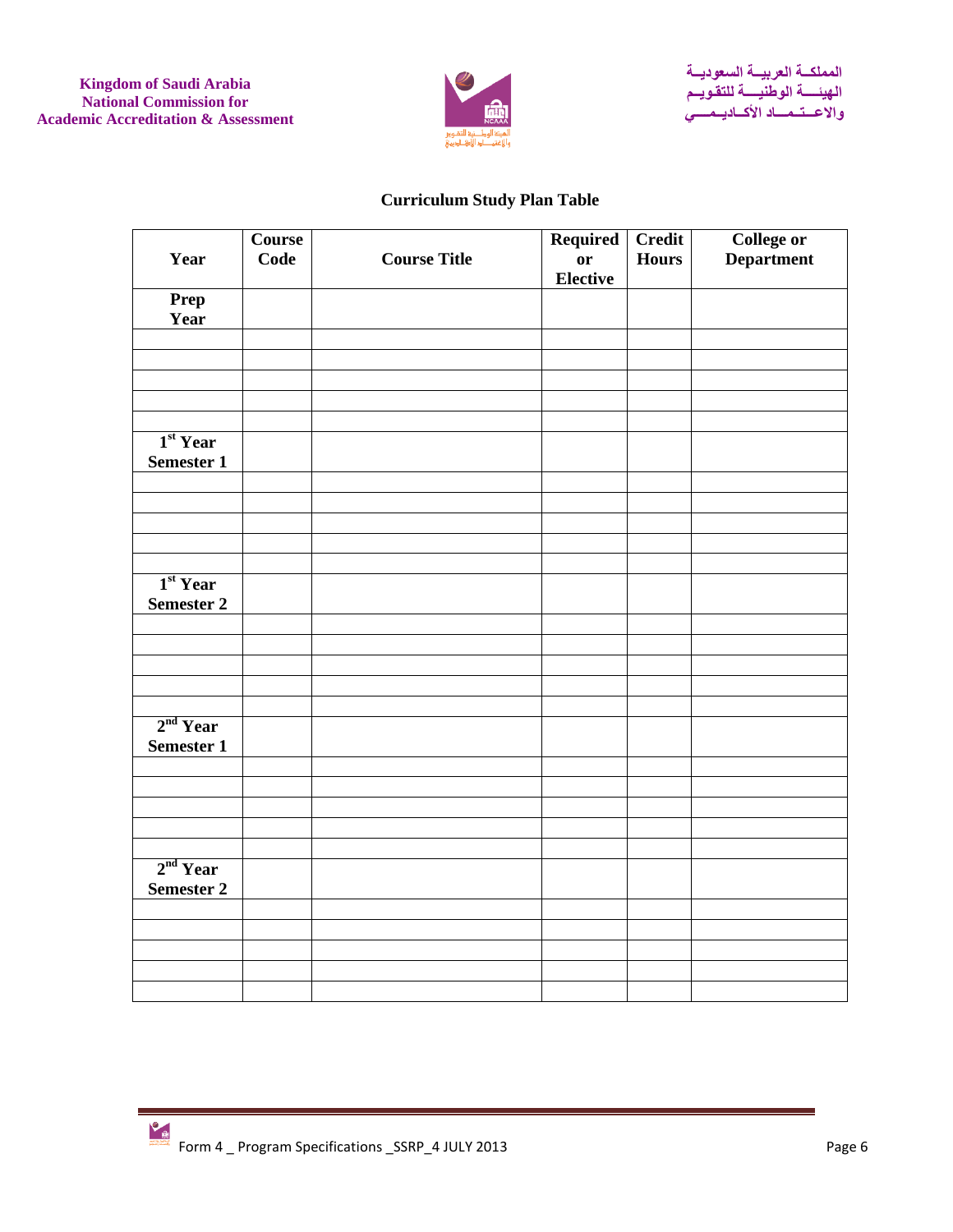

| 3rd Year                           |                                     |  |  |  |  |  |  |  |  |  |  |
|------------------------------------|-------------------------------------|--|--|--|--|--|--|--|--|--|--|
| Semester 1                         |                                     |  |  |  |  |  |  |  |  |  |  |
|                                    |                                     |  |  |  |  |  |  |  |  |  |  |
|                                    |                                     |  |  |  |  |  |  |  |  |  |  |
|                                    |                                     |  |  |  |  |  |  |  |  |  |  |
|                                    |                                     |  |  |  |  |  |  |  |  |  |  |
|                                    |                                     |  |  |  |  |  |  |  |  |  |  |
| 3 <sup>rd</sup> Year<br>Semester 2 |                                     |  |  |  |  |  |  |  |  |  |  |
|                                    |                                     |  |  |  |  |  |  |  |  |  |  |
|                                    |                                     |  |  |  |  |  |  |  |  |  |  |
|                                    |                                     |  |  |  |  |  |  |  |  |  |  |
|                                    |                                     |  |  |  |  |  |  |  |  |  |  |
|                                    |                                     |  |  |  |  |  |  |  |  |  |  |
|                                    |                                     |  |  |  |  |  |  |  |  |  |  |
| 4 <sup>th</sup> Year<br>Semester 1 |                                     |  |  |  |  |  |  |  |  |  |  |
|                                    |                                     |  |  |  |  |  |  |  |  |  |  |
|                                    |                                     |  |  |  |  |  |  |  |  |  |  |
|                                    |                                     |  |  |  |  |  |  |  |  |  |  |
|                                    |                                     |  |  |  |  |  |  |  |  |  |  |
|                                    |                                     |  |  |  |  |  |  |  |  |  |  |
| 4 <sup>th</sup> Year<br>Semester 2 |                                     |  |  |  |  |  |  |  |  |  |  |
|                                    |                                     |  |  |  |  |  |  |  |  |  |  |
|                                    |                                     |  |  |  |  |  |  |  |  |  |  |
|                                    |                                     |  |  |  |  |  |  |  |  |  |  |
|                                    |                                     |  |  |  |  |  |  |  |  |  |  |
|                                    |                                     |  |  |  |  |  |  |  |  |  |  |
|                                    |                                     |  |  |  |  |  |  |  |  |  |  |
|                                    | Include additional years if needed. |  |  |  |  |  |  |  |  |  |  |

## **2. Required Field Experience Component (if any, e.g. internship, cooperative program, work experience).**

Summary of practical, clinical or internship component required in the program. Note: see Field Experience Specification

a. Brief description of field experience activity

b. At what stage or stages in the program does the field experience occur? (eg. year, semester)

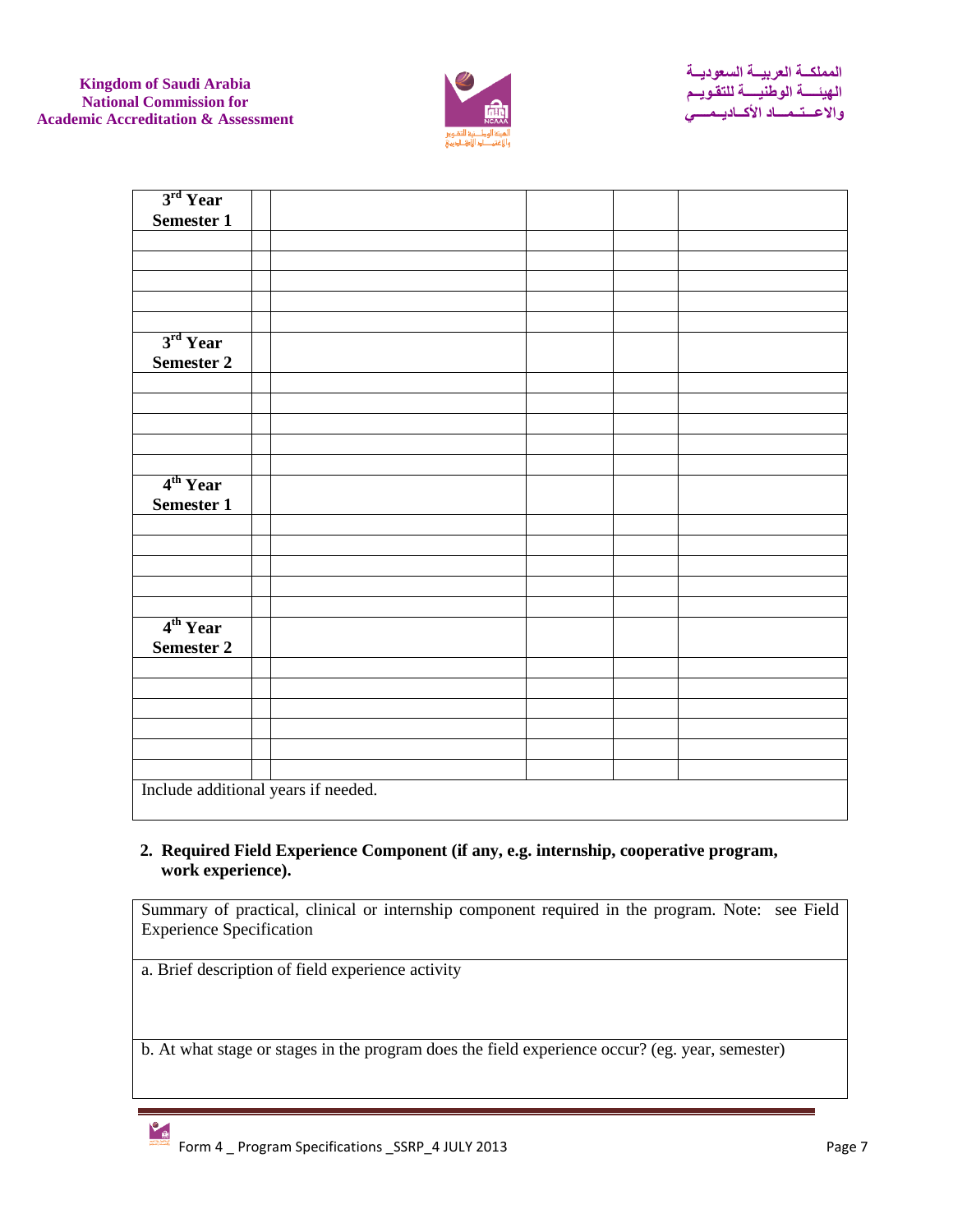

c. Time allocation and scheduling arrangement. (eg. 3 days per week for 4 weeks, full time for one semester)

d. Number of credit hours (if any)

## **3. Project or Research Requirements (if any)**

Summary of any project or thesis requirements in the program. (Other than projects or assignments within individual courses) (A copy of the requirements for the project should be attached.)

a. Brief description

b. List the major intended learning outcomes of the project or research task.

c. At what stage or stages in the program is the project or research undertaken? (e.g. year, semester)

d. Number of credit hours (if any)

e. Description of academic advising and support mechanisms for students.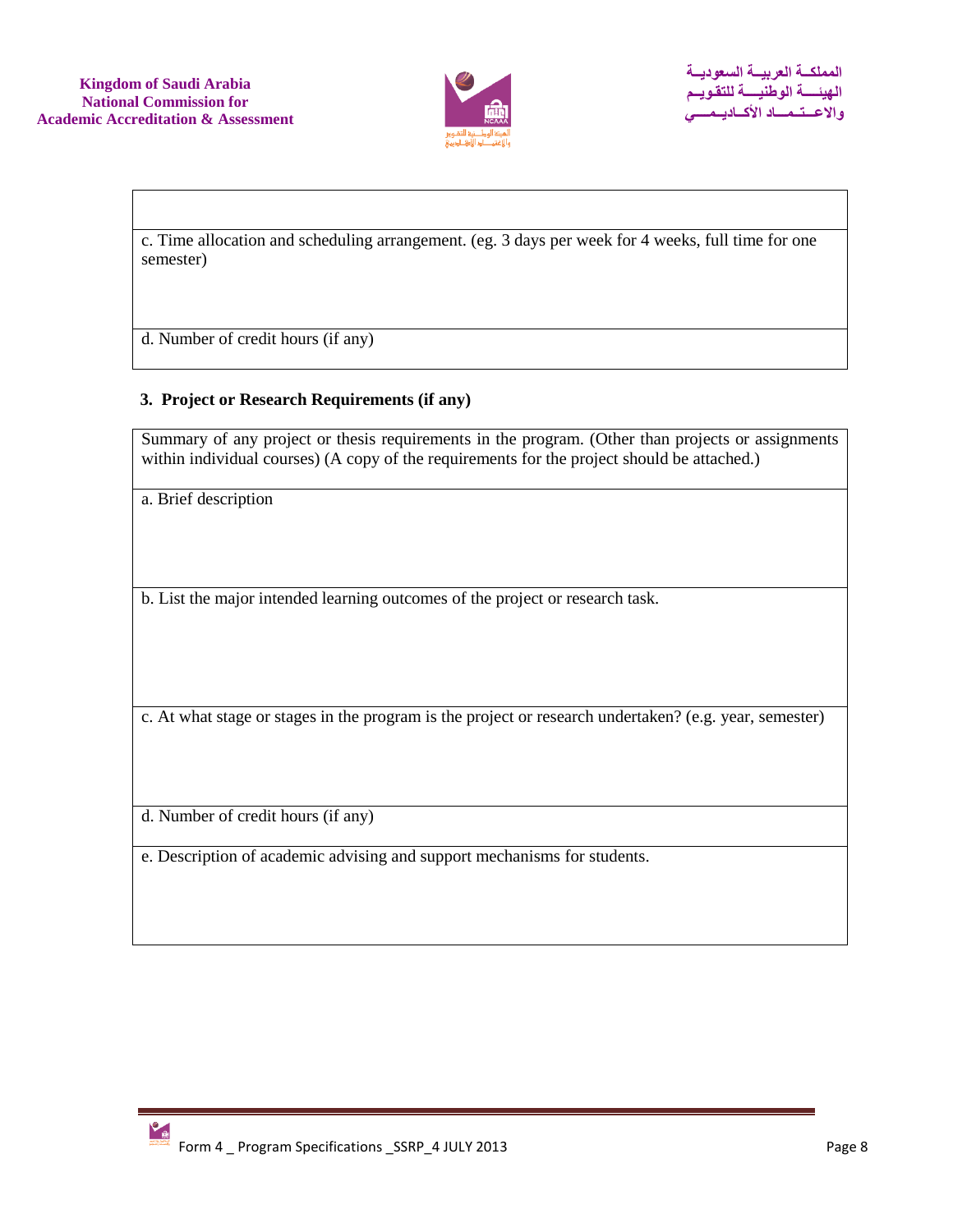

f. Description of assessment procedures (including mechanism for verification of standards)

#### **4. Learning Outcomes in Domains of Learning, Assessment Methods and Teaching Strategy**

Program Learning Outcomes, Assessment Methods, and Teaching Strategy work together and are aligned. They are joined together as one, coherent, unity that collectively articulate a consistent agreement between student learning and teaching.

The *National Qualification Framework* provides five learning domains. Learning outcomes are required in the first four domains and sometimes are also required in the Psychomotor Domain.

On the table below are the five NQF Learning Domains, numbered in the left column. For Program Accreditation there are four learning outcomes required for knowledge and cognitive skills. The other three domains require at least two learning outcomes. Additional learning outcomes are suggested.

**First**, insert the suitable and measurable learning outcomes required in each of the learning domains (see suggestions below the table). **Second**, insert supporting teaching strategies that fit and align with the assessment methods and intended learning outcomes. **Third**, insert appropriate assessment methods that accurately measure and evaluate the learning outcome. Each program learning outcomes, assessment method, and teaching strategy ought to reasonably fit and flow together as an integrated learning and teaching process.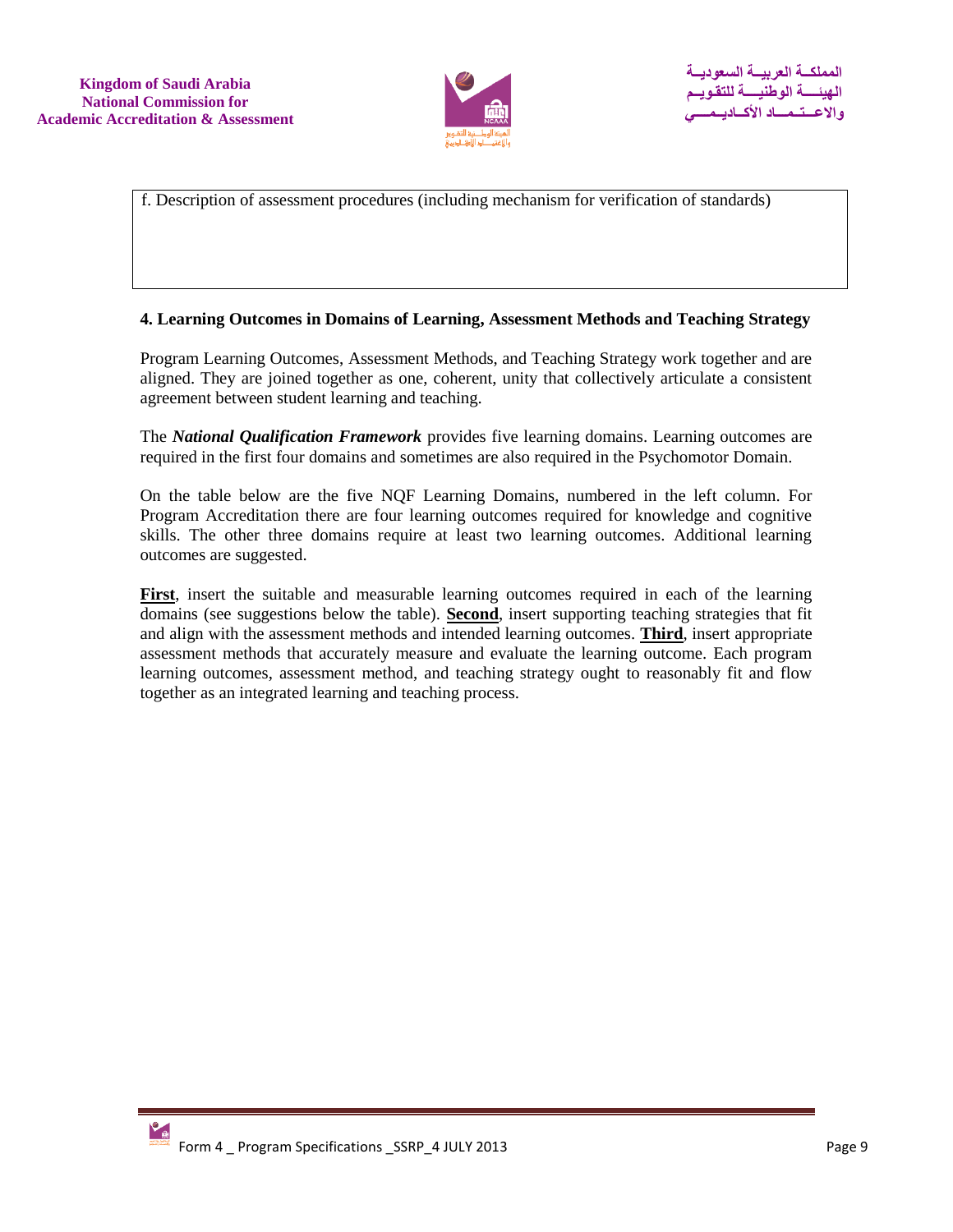

|                  | <b>NQF Learning Domains</b>                             | <b>Teaching</b>   | <b>Assessment</b> |
|------------------|---------------------------------------------------------|-------------------|-------------------|
|                  | and Learning Outcomes                                   | <b>Strategies</b> | <b>Methods</b>    |
| 1.0              | Knowledge                                               |                   |                   |
| 1.1              |                                                         |                   |                   |
| 1.2              |                                                         |                   |                   |
| 1.3              |                                                         |                   |                   |
| 1.4              |                                                         |                   |                   |
| 2.0              | <b>Cognitive Skills</b>                                 |                   |                   |
|                  |                                                         |                   |                   |
| 2.1              |                                                         |                   |                   |
| 2.2              |                                                         |                   |                   |
| 2.3              |                                                         |                   |                   |
| 2.4              |                                                         |                   |                   |
| 3.0              | <b>Interpersonal Skills &amp; Responsibility</b>        |                   |                   |
|                  |                                                         |                   |                   |
| 3.1              |                                                         |                   |                   |
| $\overline{3.2}$ |                                                         |                   |                   |
| 4.0              | <b>Communication, Information Technology, Numerical</b> |                   |                   |
|                  |                                                         |                   |                   |
| 4.1              |                                                         |                   |                   |
| 4.2              |                                                         |                   |                   |
| 5.0              | Psychomotor                                             |                   |                   |
|                  |                                                         |                   |                   |
| 5.1              |                                                         |                   |                   |
| 5.2              |                                                         |                   |                   |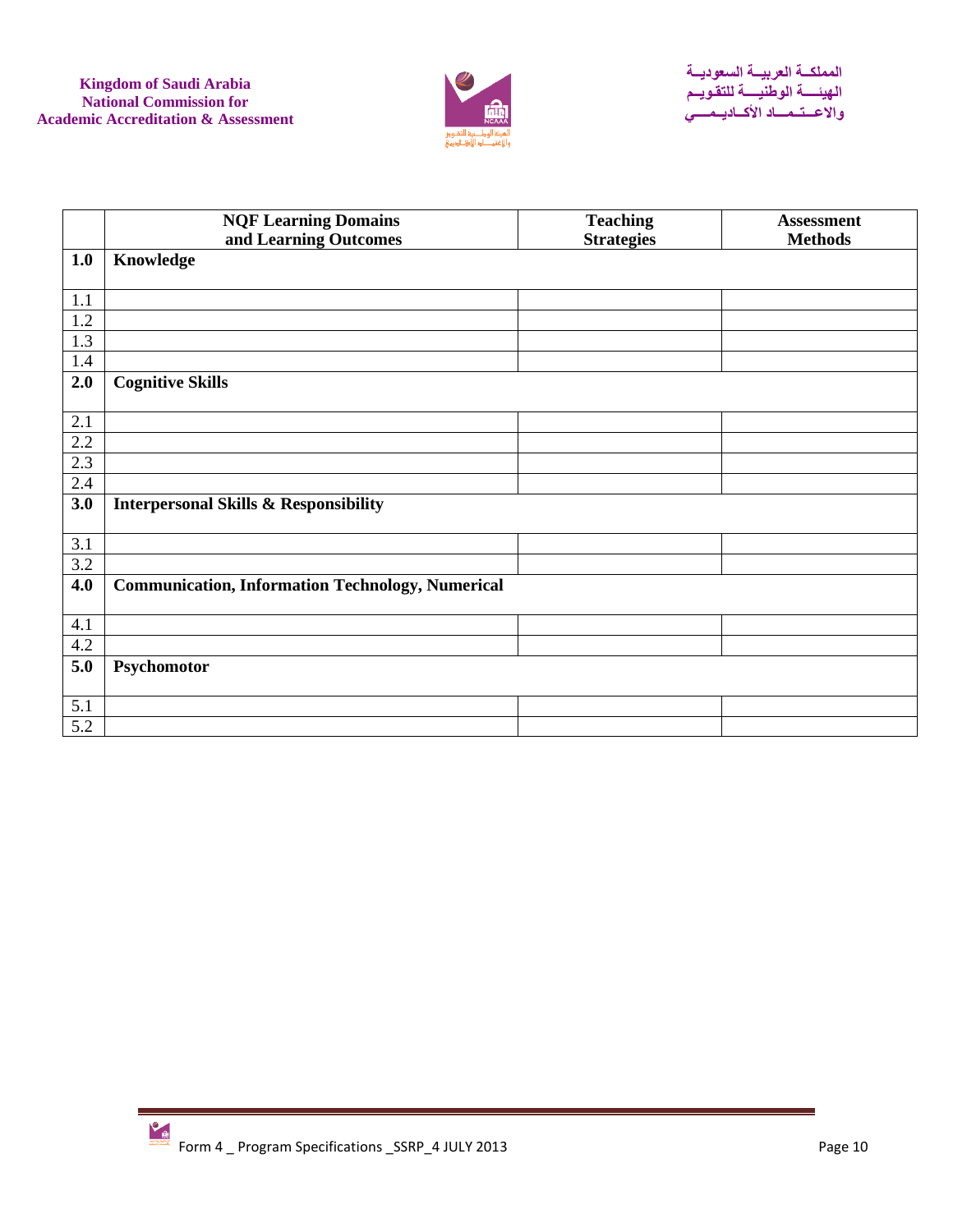

#### **NQF Learning Outcome Verb, Assessment, and Teaching Strategies and Suggestions**

| <b>Suggested Verbs</b>                                                      |  |  |  |  |  |
|-----------------------------------------------------------------------------|--|--|--|--|--|
|                                                                             |  |  |  |  |  |
| list, name, record, define, label, outline, state, describe, recall,        |  |  |  |  |  |
| memorize, reproduce, recognize, record, tell, write                         |  |  |  |  |  |
| estimate, explain, summarize, write, compare, contrast, diagram,            |  |  |  |  |  |
| subdivide, differentiate, criticize, calculate, analyze, compose, develop,  |  |  |  |  |  |
| create, prepare, reconstruct, reorganize, summarize, explain, predict,      |  |  |  |  |  |
| justify, rate, evaluate, plan, design, measure, judge, justify, interpret,  |  |  |  |  |  |
| appraise                                                                    |  |  |  |  |  |
| demonstrate, judge, choose, illustrate, modify, show, use, appraise,        |  |  |  |  |  |
| evaluate, justify, analyze, question, and write                             |  |  |  |  |  |
| demonstrate, calculate, illustrate, interpret, research, question, operate, |  |  |  |  |  |
| appraise, evaluate, assess, and criticize                                   |  |  |  |  |  |
| demonstrate, show, illustrate, perform, dramatize, employ, manipulate,      |  |  |  |  |  |
| operate, prepare, produce, draw, diagram, examine, construct, assemble,     |  |  |  |  |  |
| experiment, and reconstruct                                                 |  |  |  |  |  |
|                                                                             |  |  |  |  |  |

Suggested *verbs not to use* when writing measurable and assessable learning outcomes are as follows: Consider Maximize Continue Review Ensure Enlarge Understand Maintain Reflect Examine Strengthen Explore Encourage Deepen Some of these verbs can be used if tied to specific actions or quantification.

#### **Suggested assessment methods and teaching strategies are:**

According to research and best practices, multiple and continuous assessment methods are required to verify student learning. Current trends incorporate a wide range of rubric assessment tools; including web-based student performance systems that apply rubrics, benchmarks, KPIs, and analysis. Rubrics are especially helpful for qualitative evaluation. Differentiated assessment strategies include: exams, portfolios, long and short essays, log books, analytical reports, individual and group presentations, posters, journals, case studies, lab manuals, video analysis, group reports, lab reports, debates, speeches, learning logs, peer evaluations, self-evaluations, videos, graphs, dramatic performances, tables, demonstrations, graphic organizers, discussion forums, interviews, learning contracts, antidotal notes, artwork, KWL charts, and concept mapping.

Differentiated teaching strategies should be selected to align with the curriculum taught, the needs of students, and the intended learning outcomes. Teaching methods include: lecture, debate, small group work, whole group and small group discussion, research activities, lab demonstrations, projects, debates, role playing, case studies, guest speakers, memorization, humor, individual presentation, brainstorming, and a wide variety of hands-on student learning activities.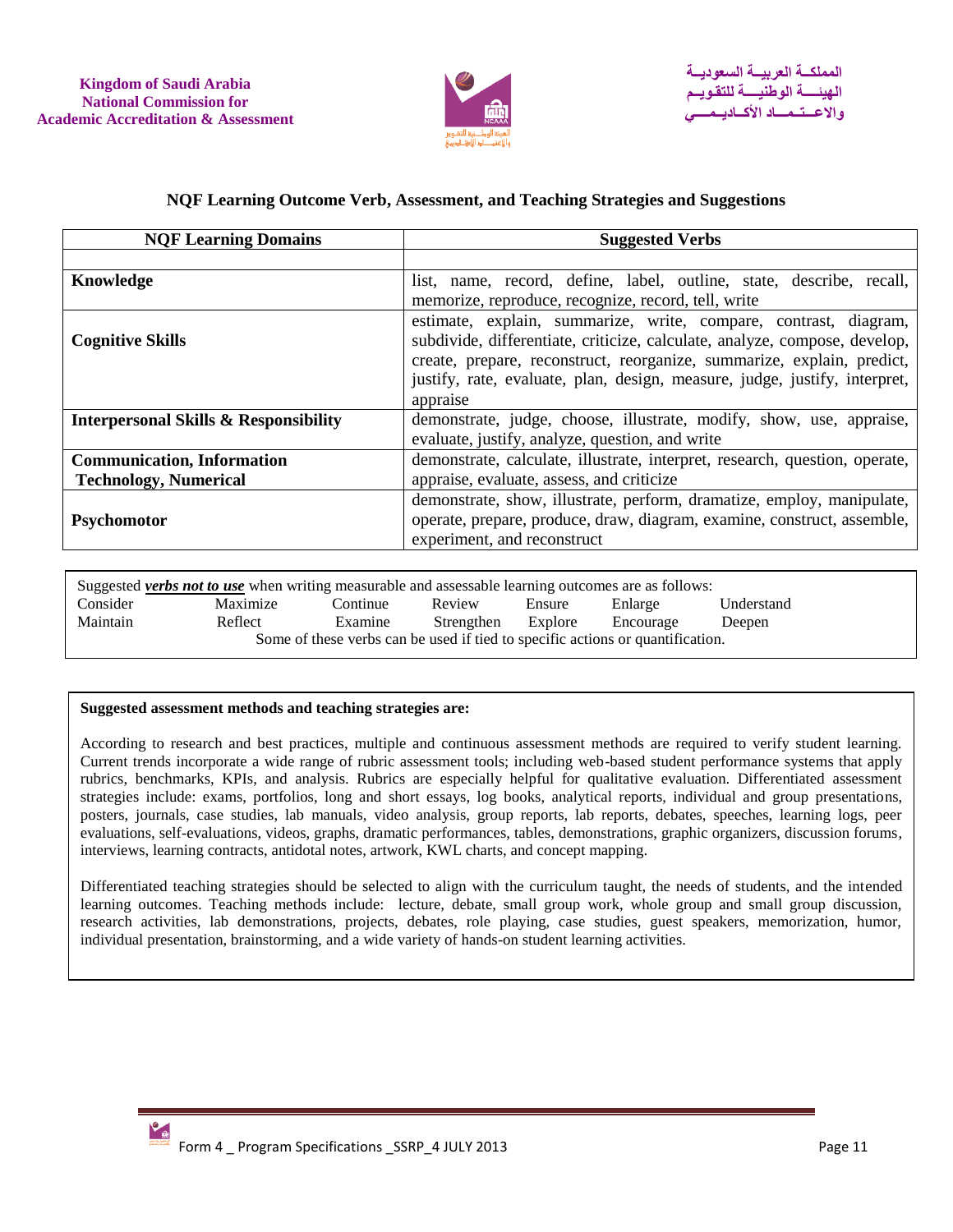

## **Program Learning Outcome Mapping Matrix**

Identify on the table below the courses that are required to teach the program learning outcomes. Insert the program learning outcomes, according to the level of instruction, from the above table below and indicate the courses and levels that are required to teach each one; use your program's course numbers across the top and the following level scale. Levels:  $I = Introduction P =$ Proficient  $A = Advanced$ 

|            | <b>Course Offerings</b>                              |         |                                     |         |         |                   |              |                |       |           |         |         |         |
|------------|------------------------------------------------------|---------|-------------------------------------|---------|---------|-------------------|--------------|----------------|-------|-----------|---------|---------|---------|
|            | <b>NQF Learning Domains</b><br>and Learning Outcomes | $A-100$ | $\frac{\text{A-102}}{\text{A-101}}$ | $A-103$ | $A-104$ | $\frac{105}{105}$ | <b>A-106</b> | $\Lambda$ -107 | A-108 | $A - 109$ | $A-110$ | $V-III$ | $A-112$ |
| 1.0        | Knowledge                                            |         |                                     |         |         |                   |              |                |       |           |         |         |         |
| 1.1        |                                                      |         |                                     |         |         |                   |              |                |       |           |         |         |         |
| 1.2        |                                                      |         |                                     |         |         |                   |              |                |       |           |         |         |         |
| 1.3        |                                                      |         |                                     |         |         |                   |              |                |       |           |         |         |         |
| 1.4        |                                                      |         |                                     |         |         |                   |              |                |       |           |         |         |         |
| 2.0<br>2.1 | <b>Cognitive Skills</b>                              |         |                                     |         |         |                   |              |                |       |           |         |         |         |
| 2.2        |                                                      |         |                                     |         |         |                   |              |                |       |           |         |         |         |
| 2.3        |                                                      |         |                                     |         |         |                   |              |                |       |           |         |         |         |
| 2.4        |                                                      |         |                                     |         |         |                   |              |                |       |           |         |         |         |
| 3.0        | <b>Interpersonal Skills &amp; Responsibility</b>     |         |                                     |         |         |                   |              |                |       |           |         |         |         |
| 3.1        |                                                      |         |                                     |         |         |                   |              |                |       |           |         |         |         |
| 3.2        |                                                      |         |                                     |         |         |                   |              |                |       |           |         |         |         |
| 4.0        | <b>Communication, Information</b>                    |         |                                     |         |         |                   |              |                |       |           |         |         |         |
|            | <b>Technology, Numerical</b>                         |         |                                     |         |         |                   |              |                |       |           |         |         |         |
| 4.1        |                                                      |         |                                     |         |         |                   |              |                |       |           |         |         |         |
| 4.2        |                                                      |         |                                     |         |         |                   |              |                |       |           |         |         |         |
| 5.0        | Psychomotor                                          |         |                                     |         |         |                   |              |                |       |           |         |         |         |
| 5.1        |                                                      |         |                                     |         |         |                   |              |                |       |           |         |         |         |
| 5.2        |                                                      |         |                                     |         |         |                   |              |                |       |           |         |         |         |

### **5. Admission Requirements for the program**

Attach handbook or bulletin description of admission requirements including any course or experience prerequisites**.**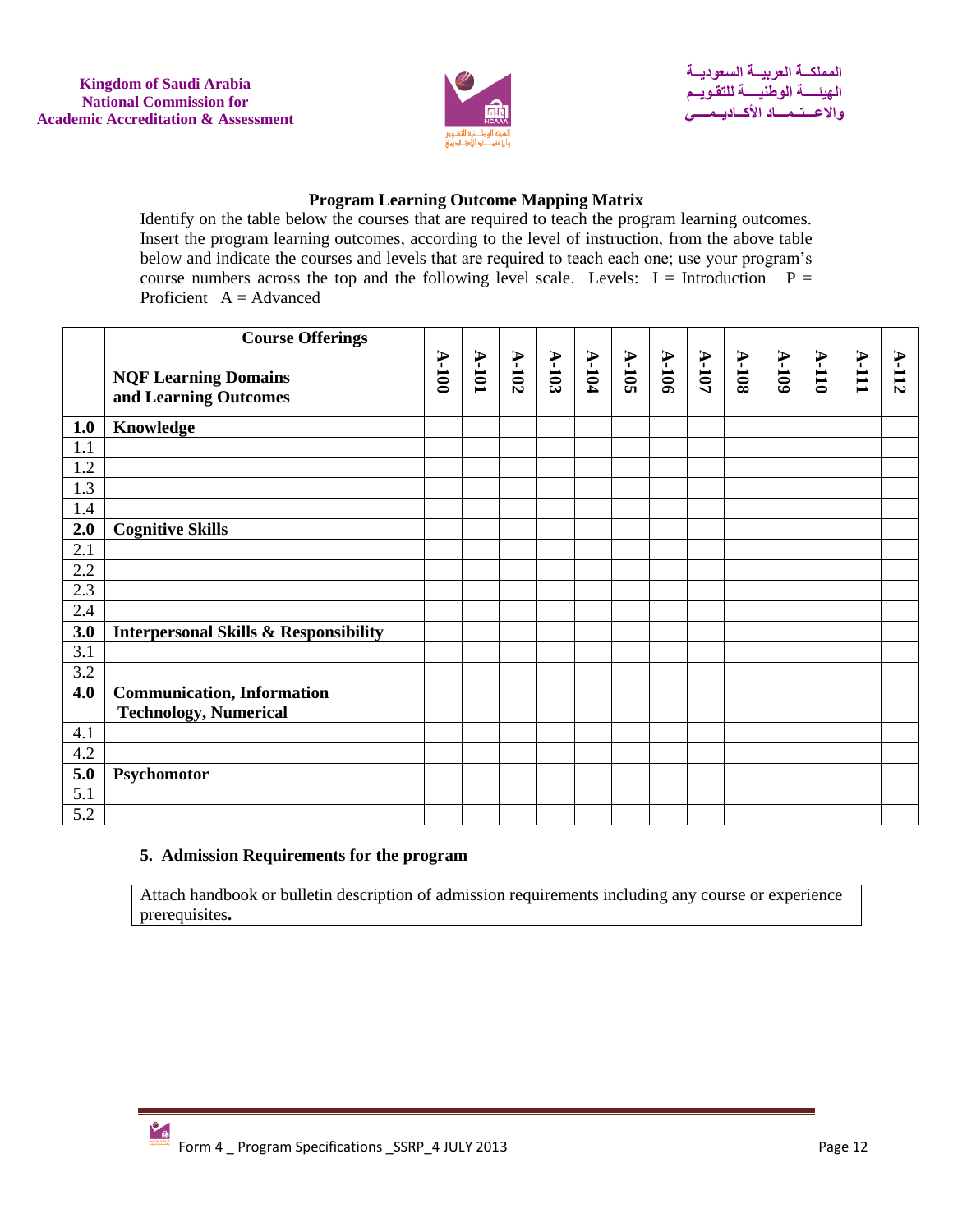

#### **6. Attendance and Completion Requirements**

Attach handbook or bulletin description of requirements for:

- a. Attendance.
- b. Progression from year to year.
- c. Program completion or graduation requirements.

#### **E. Regulations for Student Assessment and Verification of Standards**

What processes will be used for verifying standards of achievement (eg check marking of sample of tests or assignments? Independent assessment by faculty from another institution) (Processes may vary for different courses or domains of learning.)

### **F Student Administration and Support**

### **1. Student Academic Counselling**

Describe the arrangements for academic counselling and advising for students, including both scheduling of faculty office hours and advising on program planning, subject selection and career planning (which might be available at college level).

### **2. Student Appeals**

Attach the regulations for student appeals on academic matters, including processes for consideration of those appeals.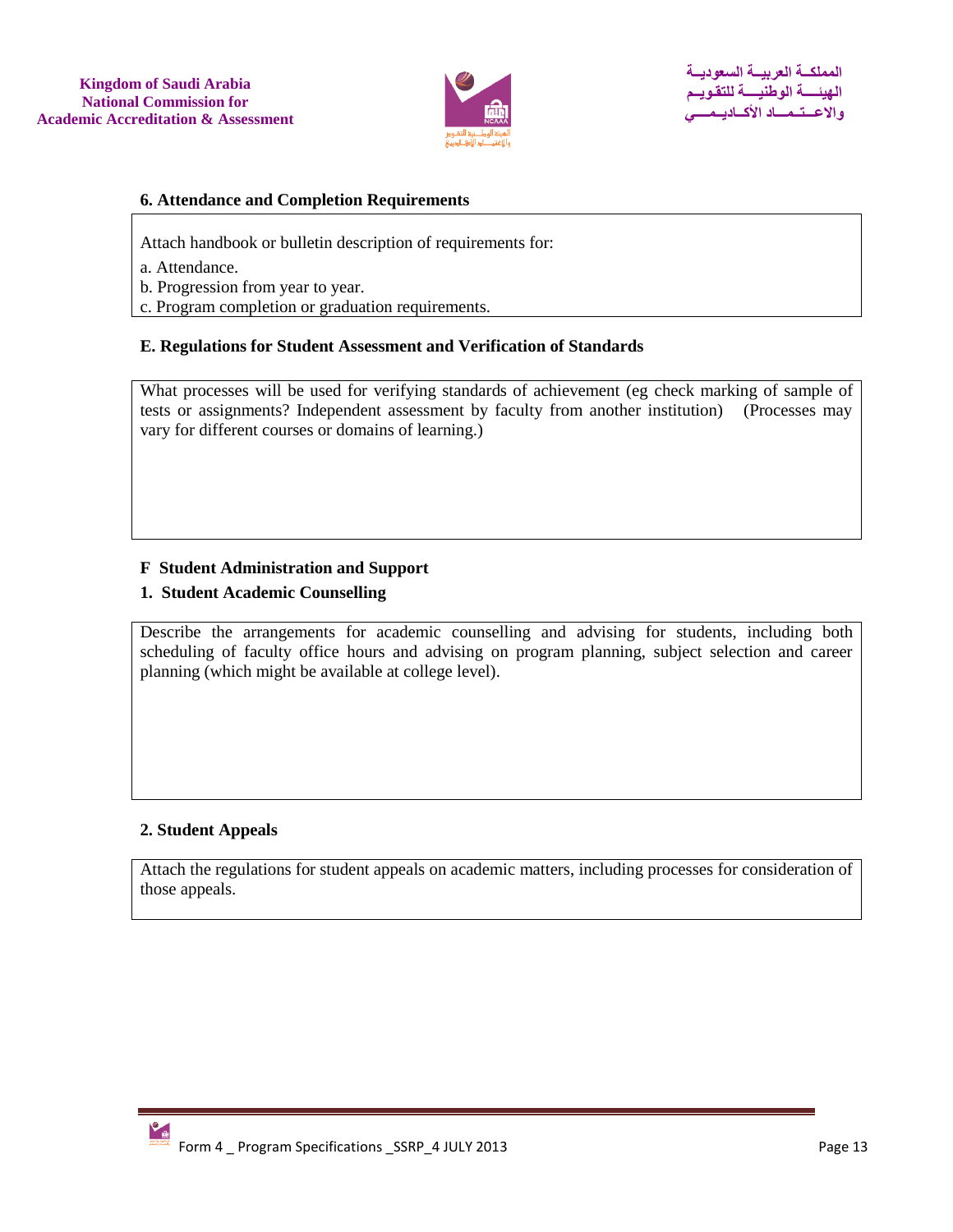

# **G. Learning Resources, Facilities and Equipment**

| 1a. What processes are followed by faculty and teaching staff for planning and acquisition of textbooks,<br>reference and other resource material including electronic and web based resources? |
|-------------------------------------------------------------------------------------------------------------------------------------------------------------------------------------------------|
| 1b. What processes are followed by faculty and teaching staff for planning and acquisition resources for<br>library, laboratories, and classrooms.                                              |
| 2. What processes are followed by faculty and teaching staff for evaluating the adequacy of textbooks,<br>reference and other resource provisions?                                              |
| 3. What processes are followed by students for evaluating the adequacy of textbooks, reference and<br>other resource provisions?                                                                |
| 4. What processes are followed for textbook acquisition and approval?                                                                                                                           |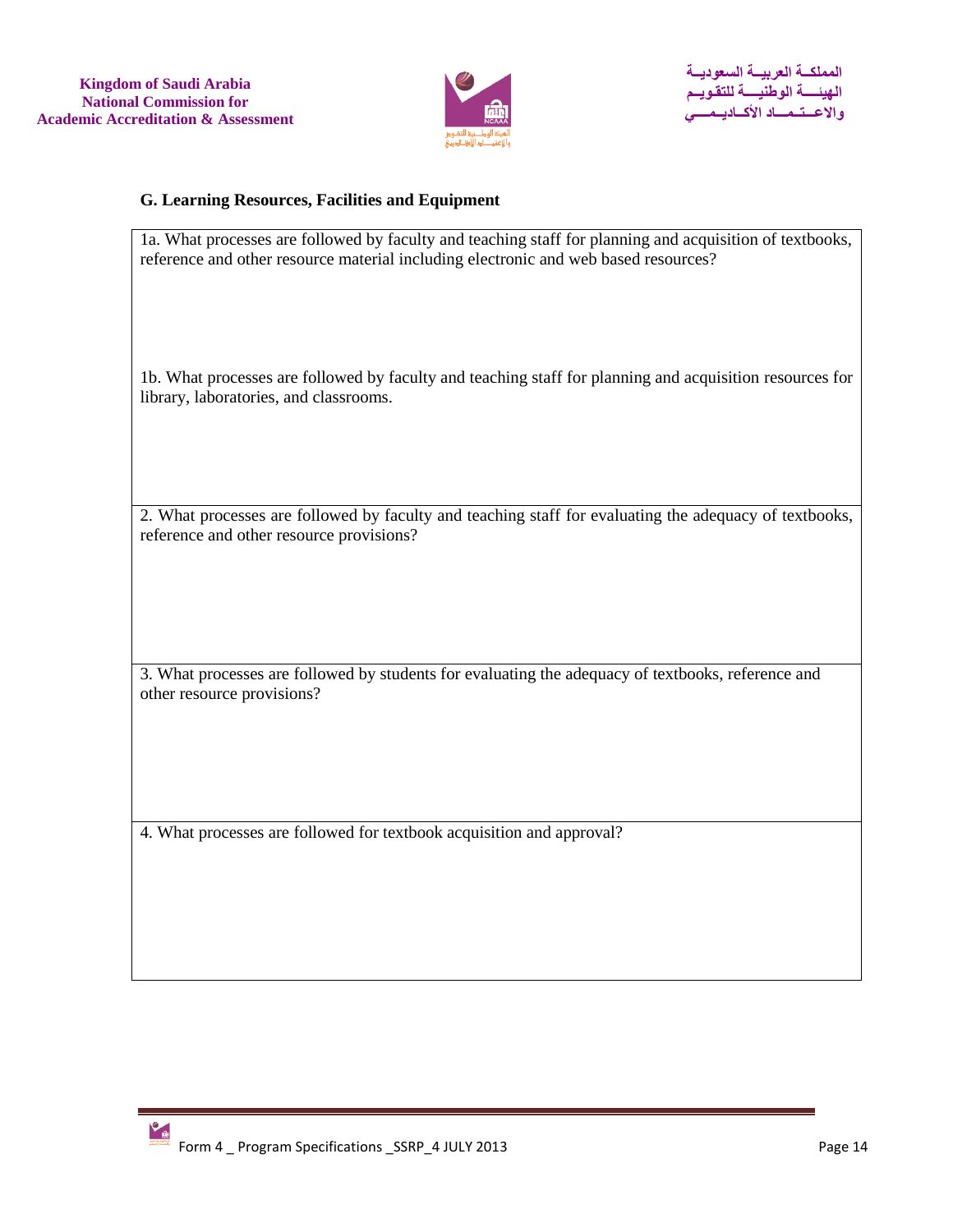

## **H. Faculty and other Teaching Staff**

### **1. Appointments**

Summarize the process of employment of new faculty and teaching staff to ensure that they are appropriately qualified and experienced for their teaching responsibilities.

## **2. Participation in Program Planning, Monitoring and Review**

a. Explain the process for consultation with and involvement of teaching staff in monitoring program quality, annual review and planning for improvement.

b. Explain the process of the Advisory Committee (if applicable)

## **3. Professional; Development**

What arrangements are made for professional development of faculty and teaching staff for:

a. Improvement of skills in teaching and student assessment?

b. Other professional development including knowledge of research and developments in their field of teaching specialty?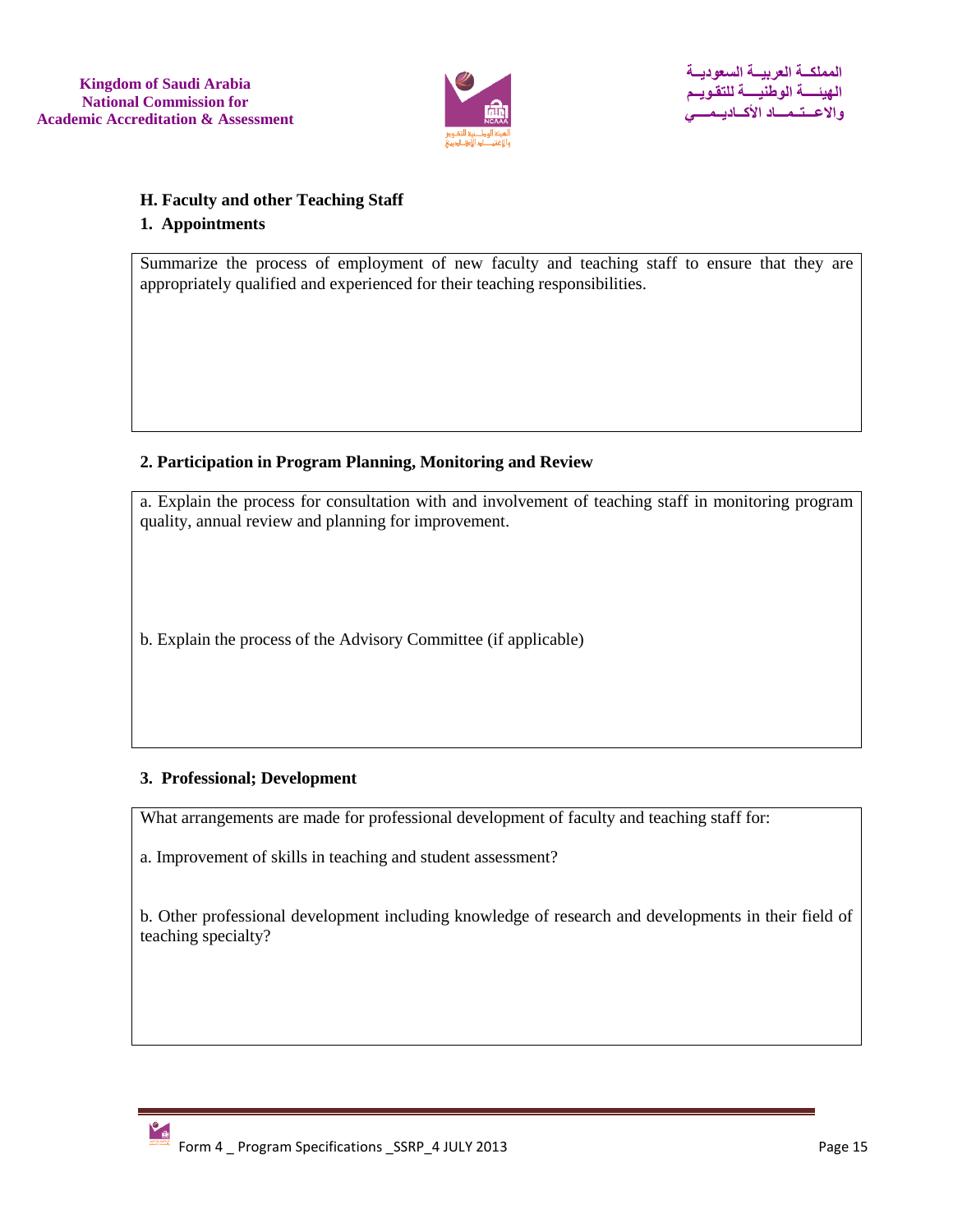

### **4. Preparation of New Faculty and Teaching Staff**

Describe the process used for orientation and induction of new, visiting or part time teaching staff to ensure full understanding of the program and the role of the course(s) they teach as components within it.

## **5. Part Time and Visiting Faculty and Teaching Staff**

Provide a summary of Program/Department/College/institution policy on appointment of part time and visiting teaching staff. (ie. Approvals required, selection process, proportion to total teaching staff, etc.)

### **I. Program Evaluation and Improvement Processes**

### **1. Effectiveness of Teaching**

a. What processes are used to evaluate and improve the strategies for developing learning outcomes in the different domains of learning? (eg. assessment of learning achieved, advice on consistency with learning theory for different types of learning, assessment of understanding and skill of teaching staff in using different strategies)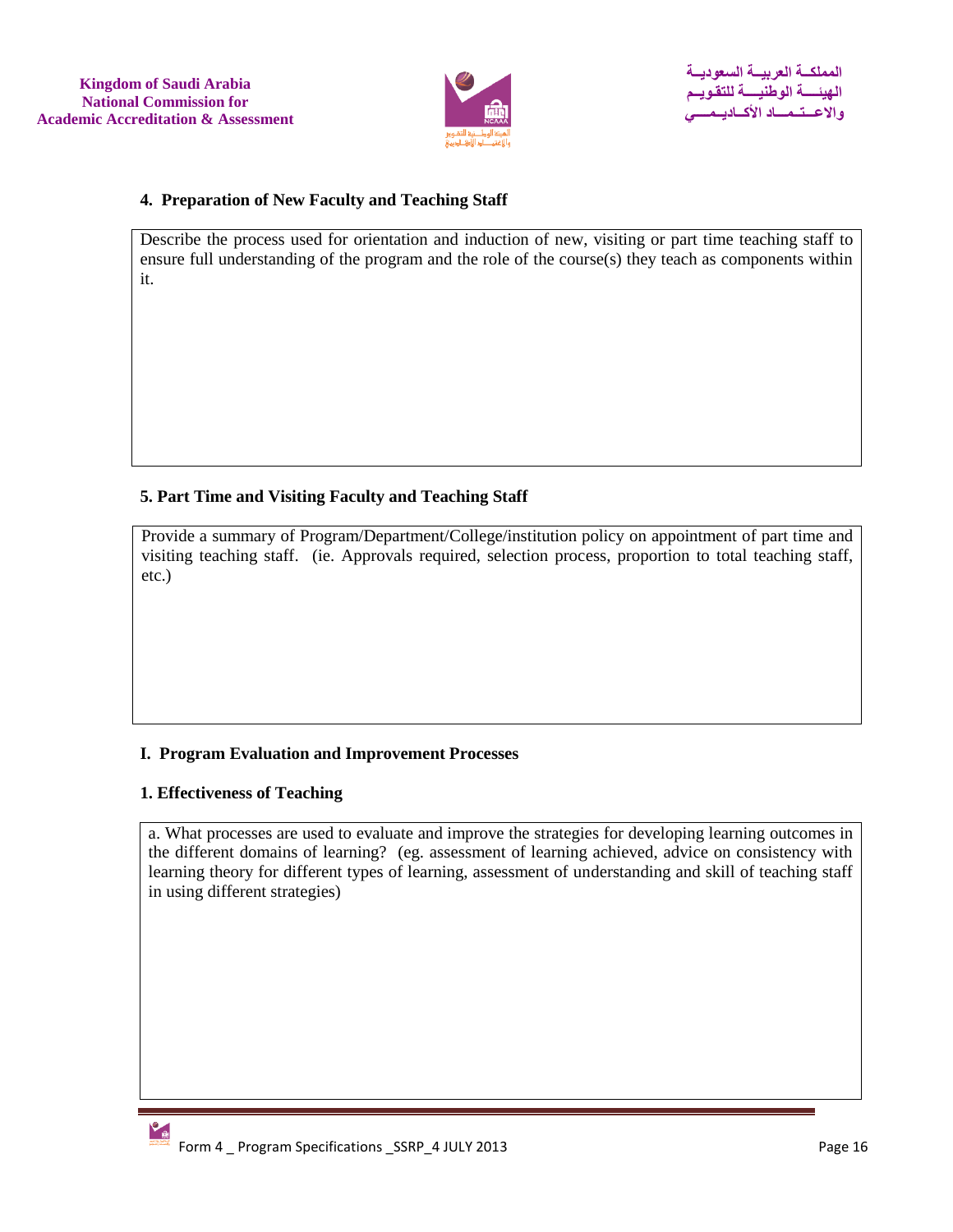

b. What processes are used for evaluating the skills of faculty and teaching staff in using the planned strategies?

## **2. Overall Program Evaluation**

a. What strategies are used in the program for obtaining assessments of the overall quality of the program and achievement of its intended learning outcomes:

(i) From current students and graduates of the program?

(ii) From independent advisors and/or evaluator(s)?.

(iii) From employers and/or other stakeholders.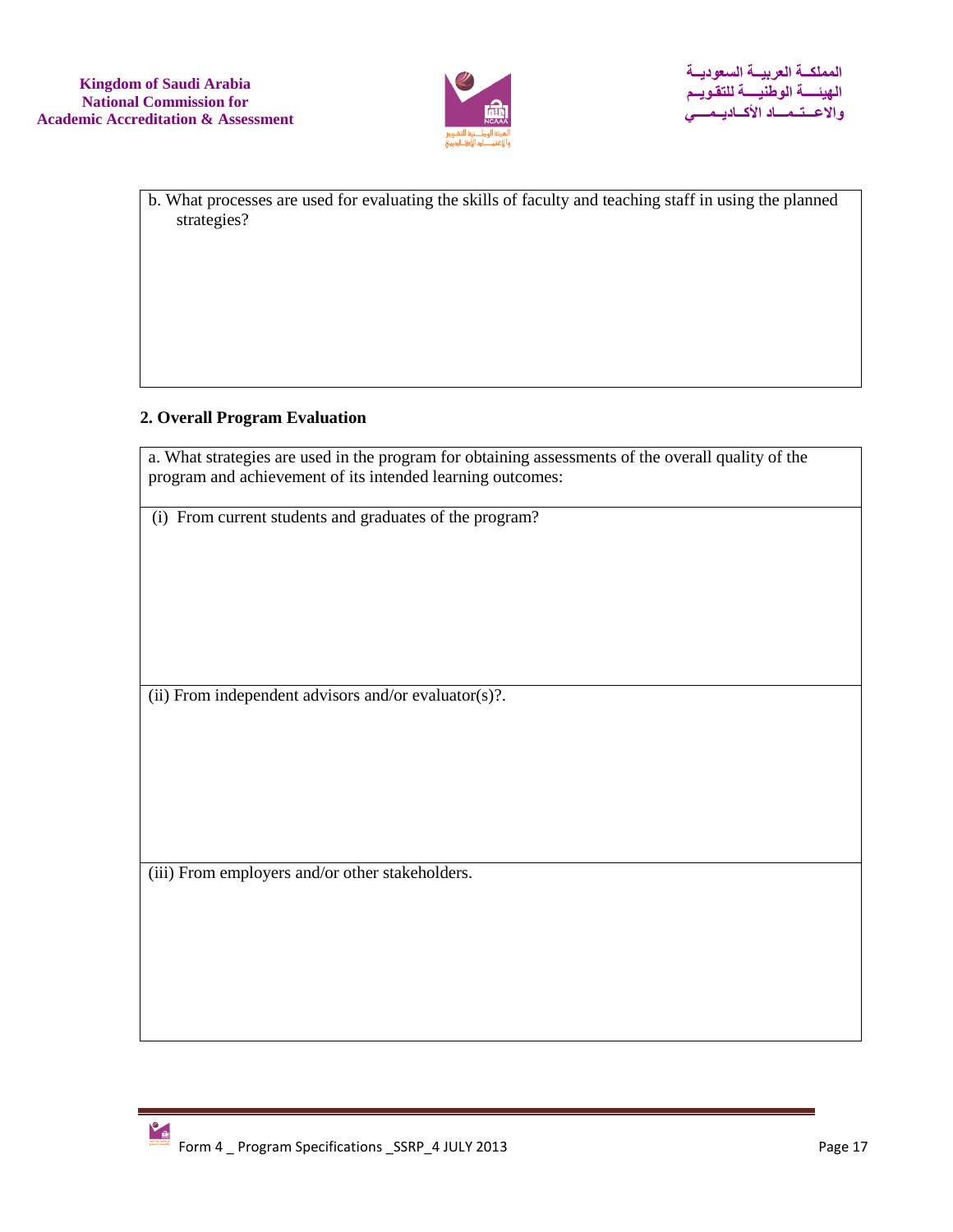

**Complete the following two tables.**

- **1. Program KPI and Assessment Table**
- **2. Program Action Plan Table**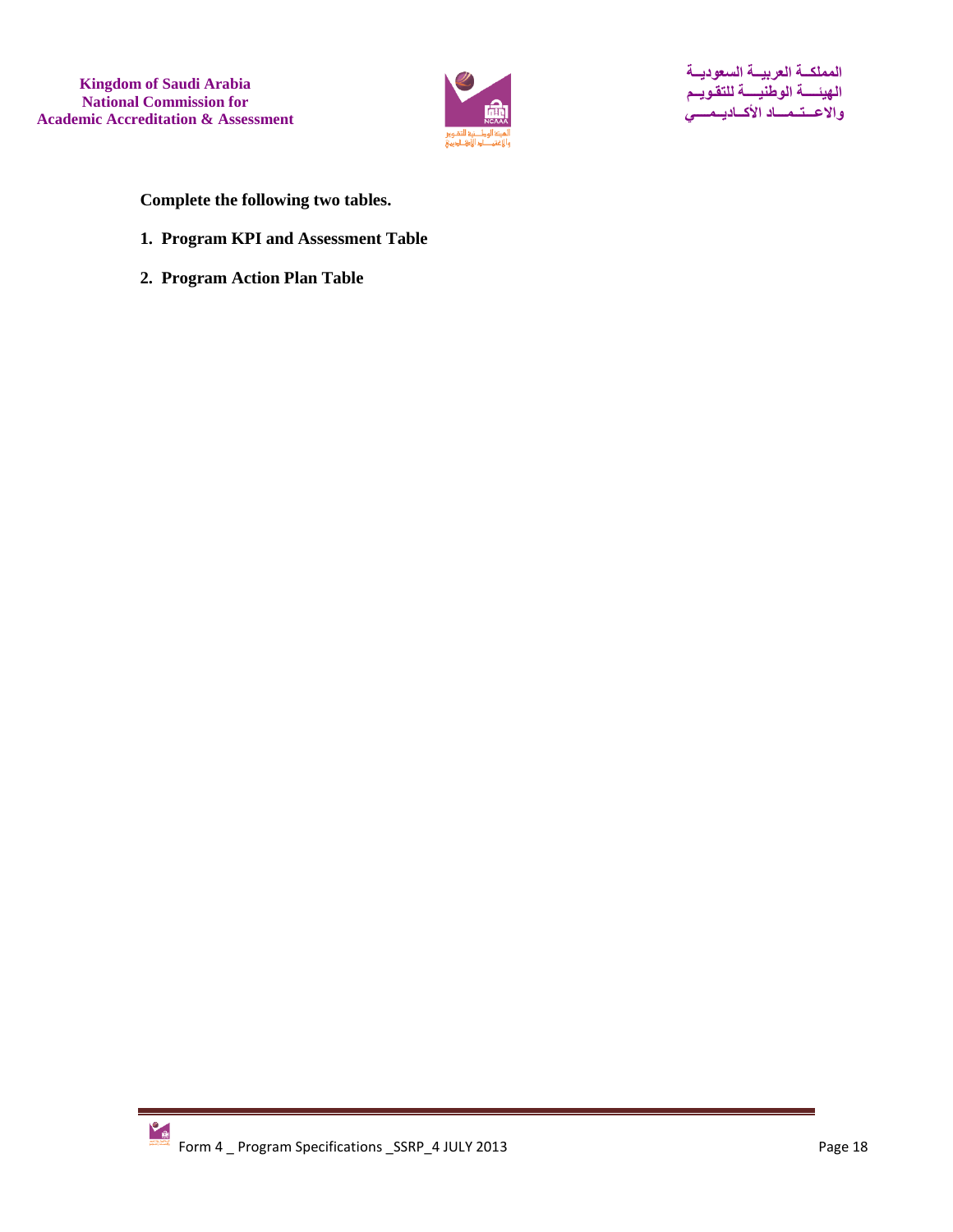#### **Program KPI and Assessment Table**

| <b>KPI</b><br># | <b>List of Program KPIs</b><br>Approved by the Institution            | KPI<br><b>Target</b><br><b>Benchmark</b> | KPI<br><b>Actual</b><br><b>Benchmark</b> | <b>KPI</b><br><b>Internal</b><br><b>Benchmarks</b> | <b>KPI</b><br><b>External</b><br><b>Benchmarks</b> | <b>KPI</b><br><b>Analysis</b> | <b>KPI New</b><br><b>Target</b><br><b>Benchmark</b> |  |  |  |  |
|-----------------|-----------------------------------------------------------------------|------------------------------------------|------------------------------------------|----------------------------------------------------|----------------------------------------------------|-------------------------------|-----------------------------------------------------|--|--|--|--|
|                 |                                                                       |                                          |                                          |                                                    |                                                    |                               |                                                     |  |  |  |  |
| $\overline{2}$  |                                                                       |                                          |                                          |                                                    |                                                    |                               |                                                     |  |  |  |  |
| 3               |                                                                       |                                          |                                          |                                                    |                                                    |                               |                                                     |  |  |  |  |
| 4               |                                                                       |                                          |                                          |                                                    |                                                    |                               |                                                     |  |  |  |  |
| 5               |                                                                       |                                          |                                          |                                                    |                                                    |                               |                                                     |  |  |  |  |
| 6               |                                                                       |                                          |                                          |                                                    |                                                    |                               |                                                     |  |  |  |  |
|                 | Analysis of KPIs and Benchmarks: (list strengths and recommendations) |                                          |                                          |                                                    |                                                    |                               |                                                     |  |  |  |  |

**NOTE** The following definitions are provided to guide the completion of the above table for Program KPI and Assessment.

**KPI** refers to the key performance indicators the programs used in the SSRP and are approved by the institution (if applicable at this time). This includes both the NCAAA suggested KPIs chosen and all additional KPIs determined by the program (including 50% of the NCAAA suggested KPIs and all others). **Target Benchmark** refers to the anticipated or desired outcome (goal or aim) for each KPI.

**Actual Benchmark** refers to the actual outcome determined when the KPI is measured or calculated.

**Internal Benchmarks** refer to comparable benchmarks (actual benchmarks) from inside the program (like data results from previous years or data results from other departments within the same college).

**External Benchmarks** refer to comparable benchmarks (actual benchmarks) from similar programs that are outside the program (like from similar programs that are national or international).

**KPI Analysis** refers to a comparison and contrast of the benchmarks to determine strengths and recommendations for improvement.

**New Target Benchmark** refers to the establishment of a new anticipated or desired outcome for the KPI that is based on the KPI analysis.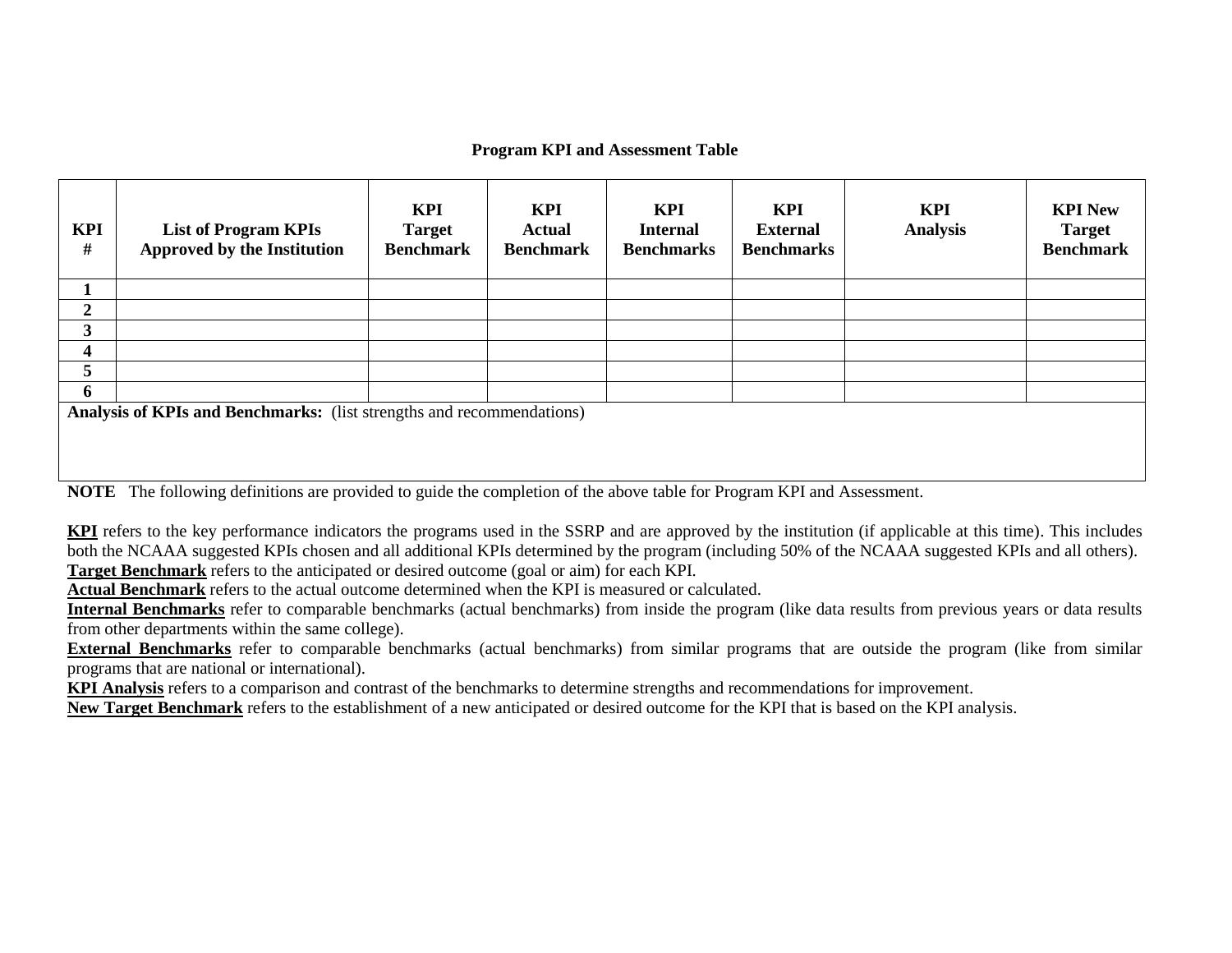## **Program Action Plan Table**

Directions: Based on your "*Analysis of KPIs and Benchmarks*" provided in the above Program KPI and Assessment Table, list the recommendations identified below.

| No.                     | <b>Recommendations</b> | <b>Action</b>                                                                                             | <b>Assessment</b> | Responsible | <b>Start</b> | Completion |
|-------------------------|------------------------|-----------------------------------------------------------------------------------------------------------|-------------------|-------------|--------------|------------|
|                         |                        | <b>Points</b>                                                                                             | <b>Criteria</b>   | Person      | Date         | Date       |
| $\mathbf{1}$            |                        |                                                                                                           |                   |             |              |            |
|                         |                        |                                                                                                           |                   |             |              |            |
| $\overline{2}$          |                        |                                                                                                           |                   |             |              |            |
| $\mathbf{3}$            |                        |                                                                                                           |                   |             |              |            |
| $\overline{\mathbf{4}}$ |                        |                                                                                                           |                   |             |              |            |
| 5                       |                        |                                                                                                           |                   |             |              |            |
| 6                       |                        |                                                                                                           |                   |             |              |            |
|                         |                        | Action Plan Analysis (List the strengths and recommendations for improvement of the Program Action Plan). |                   |             |              |            |
|                         |                        |                                                                                                           |                   |             |              |            |
|                         |                        |                                                                                                           |                   |             |              |            |
|                         |                        |                                                                                                           |                   |             |              |            |
|                         |                        |                                                                                                           |                   |             |              |            |
|                         |                        |                                                                                                           |                   |             |              |            |